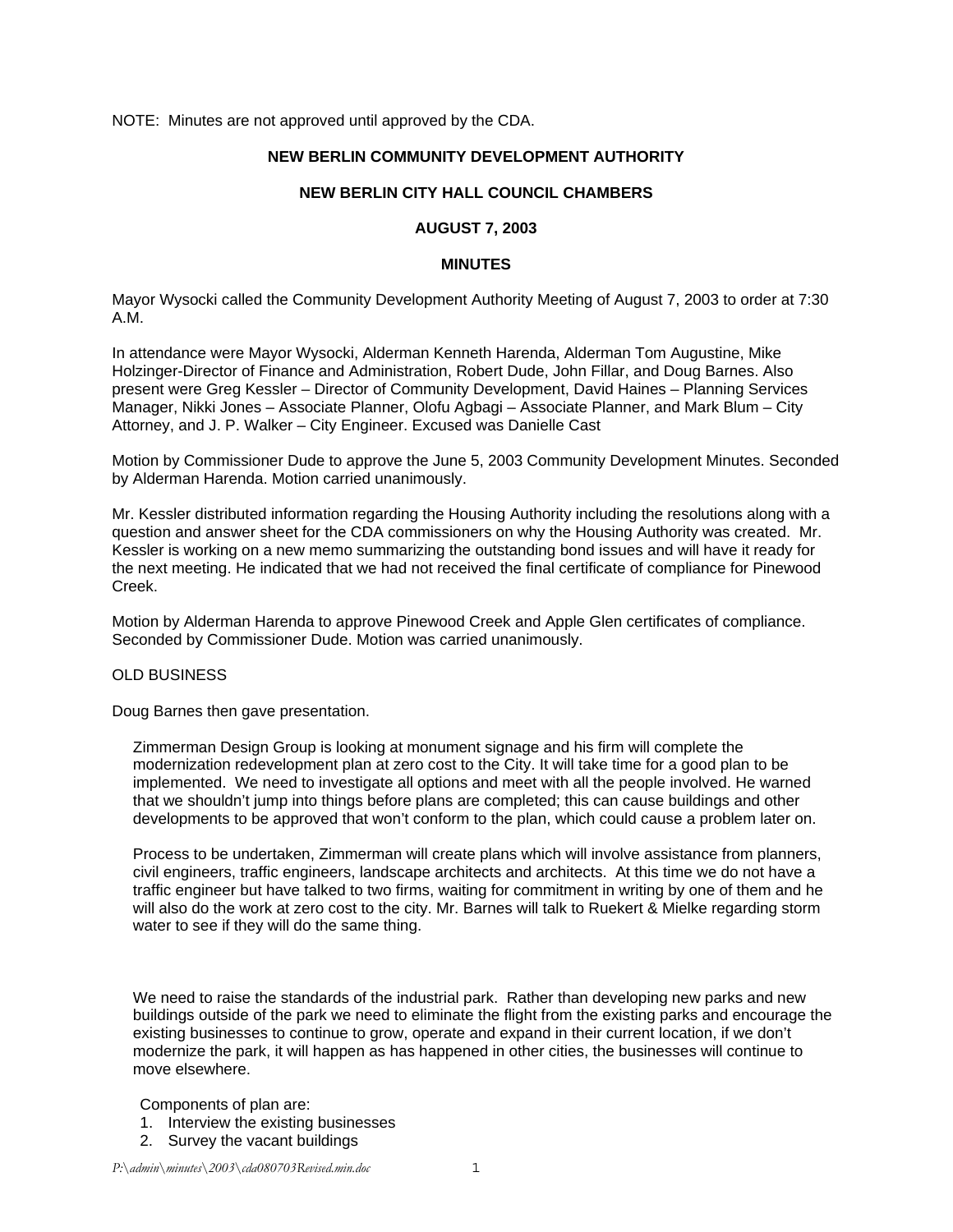- 3. Utility infrastructure
- 4. Transportation infrastructure
- 5. Amenities that are lacking
- 6. Landscaping standards
- 7. Signage/1 way finding
- 8. Building standards
- 9. Costs

We will gather all of the existing plans and study them. This will involve an extensive amount of study. Storm Water Management, UWM study, Economic Development Revitalization Plan, Land Use Plan, road reconstruction plan, alternative transportation, all need to be integrated and reviewed to be successful. Inventory existing business in the park. UWM sent out survey, received 40% back. People that have received the survey, and didn't return them said they didn't have time, or thought it wouldn't be taken seriously because it was a school survey.

We are going to create a new survey and send it out on City of New Berlin letterhead and hope for a better response. Three weeks to a month after survey goes out we will call businesses to and see if they received the survey and responded to it, if not, find out why and then set up individual appointments to discuss there concerns, needs and long terms plans. We will also be holding focus group sessions to bring in people from the Industrial Park to see what their needs are.

In a recent survey of vacant buildings in the Industrial Park, approximately 150,000 square feet of Industrial space is available in the park. Of 183 lots, 9 are vacant or available. We need a good inventory of what is available throughout the parks, and start to create a database of how much space is available and how we can start to correct this problem.

Regarding Storm water – We need to work with CHR Hanson on what are we going to do with Deer Creek Channel, alternative storage systems for low grade area, and Ponds.

WE Energies has made a presentation with regard to their distribution plan for 2010 assuring clean & uninterrupted power. We should probably start looking at fiber optics running through the industrial park, tying that in for technology.

Sanitary sewer capacity – We need to explore excess capacity, (where it is available), could it go back to existing buildings that are vacant and what was their usage, based on their usage and lack of usage is there excess capacity.

Transportation – Currently the Industrial park has narrow roads with low shoulders. There needs to be a better way for trucks to get in and out without interrupting the flow of the rest of the traffic. Take a look at curb and cutters stamped pavement shoulder, walking paths, etc. Wider widths shown with curbs and gutters, are there easements there now, if available what's the cost to the city to purchase those easements?

Amenities are becoming more important with business associates. We do not have anyplace for conference center and sit down dining establishments in the park. The business park is using restaurants for their meetings; therefore we need more of this type of building along with some type of conference center and it should be located closer to the industrial park. We should consider looking at creating green space or a park within the industrial park; it will be difficult to do without purchasing property and/or tearing down existing buildings. But it should be something we look at to see how we could integrate it within the park. This is very important that we study this during the process. Amenities are becoming more and more important to businesses in relocations..

Landscaping-Need better maintenance and to make sure that dumpsters are screened. When we start to modernize things there has to be a better way to screen dumpsters and landscape the areas. The New Berlin Plaza was used as an example. As companies start to renovate their buildings they should also consider updating the look of their buildings.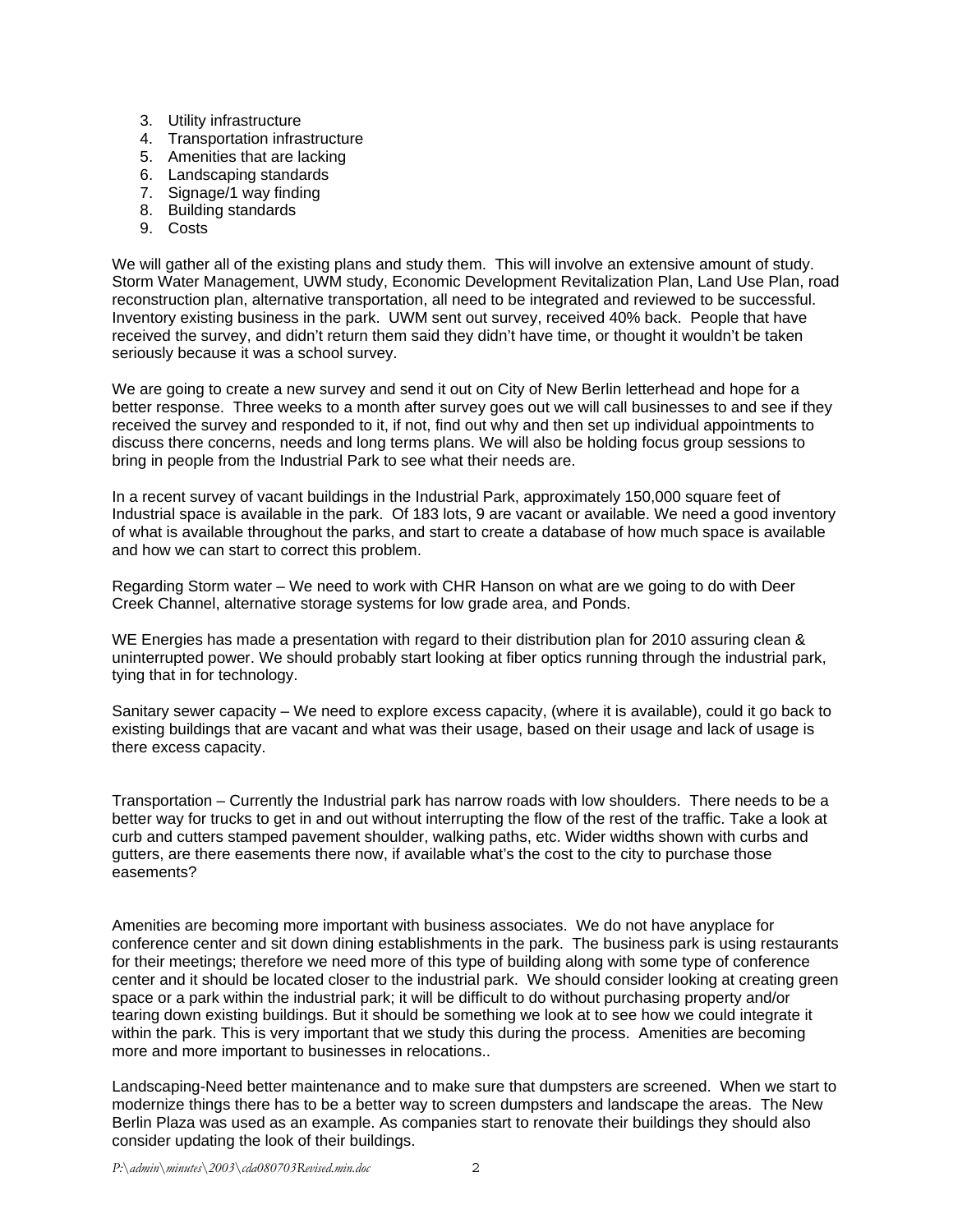Signage-Need to create better identification for the industrial park, this is being worked on through the Planning CIP Budget. When the CDA approves the proposed designs a package will be sent to companies for bids on construction. We need to create standards for building identification. Additional directional/way finding signage needed for the internal area of the industrial park.

Building upgrades-If currently a corporation wants to put on an addition and have a metal building they have the ability to match that and 40% or 50% of the building is existing and covers the entire front facade the addition can match and therefore we aren't getting any upgrading of the building at all. Need to look at changing those standards. Again New Berlin Plaza was used as an example.

Costing-Roads were very expensive, it will have to be done slowly, but not to slow, and the first road to be done is Calhoun Road

Mayor Wysocki asked if an analysis of cost was done to hire a consultant to prepare this redevelopment plan. Doug Barnes responded by stating that it could cost anywhere from \$80,00 to \$100,00.

Commissioner Fillar asked who financed the reworking of New Berlin Plaza. Doug Barnes answered and stated that the developer did the financing.

If we were to complete this report with everything we are talking about it would cost the City somewhere around \$80,000-\$100,000.

Commissioner Harenda questioned from projects you have worked on in the past what type of timetable are you looking at to do this study? Mr. Barnes stated that he has started the research and that his timetable would be that he would like to have this completed before the holidays, sometime between Thanksgiving and Christmas.

Commissioner Dude: Where are we being compared to, is there someplace in the area, is there such an existing park or study that has been completed already?

Mr. Barnes: There are several areas around such as Franklin's business park. Commissioner Dude: Are they existing parks? Mr. Barnes: They are smaller ones but nothing of this scale.

Mayor Wysocki: Would this then be somewhat of a pioneering effort – can we have a model on a smaller scale that could be applied to this?

Mayor Wysocki questioned Mr. Barnes that if in the plan could there be a financial addendum that would outline the financial mechanisms to work this through. Because right now with what is happening in the state with the potential of a levy freeze this could seriously impact what we would try to do with any kind of funding mechanisms in view of the fact of the operational budgets and deficits will be under review. Deep concerns that this hasn't been recognized with the states plan for property freeze unlike our plan. Maybe we could look at the business and industries in the industrial park that would benefit from this for some financial support. I am very concerned that if the property freeze goes into effect it could seriously impact any type of revenue for this project.

Mr. Barnes has considered it and is trying to see how he can incorporate the financial elements. The Mayor thanked Doug.

Alderman Augustine questioned if the modernization of the industrial park is what attracts industries or should we look at particular types of industries that are maybe up and coming to target to look our way. If so, are there any ideas as to what type of industries those might be.

Answer a little bit of both bio-technologies and other areas that don't have modern facilities to meet their needs, yes we need to modernize our infrastructure in particular, look at up and coming types of research and business and start from there, if we can't support their needs with modernization plan we won't even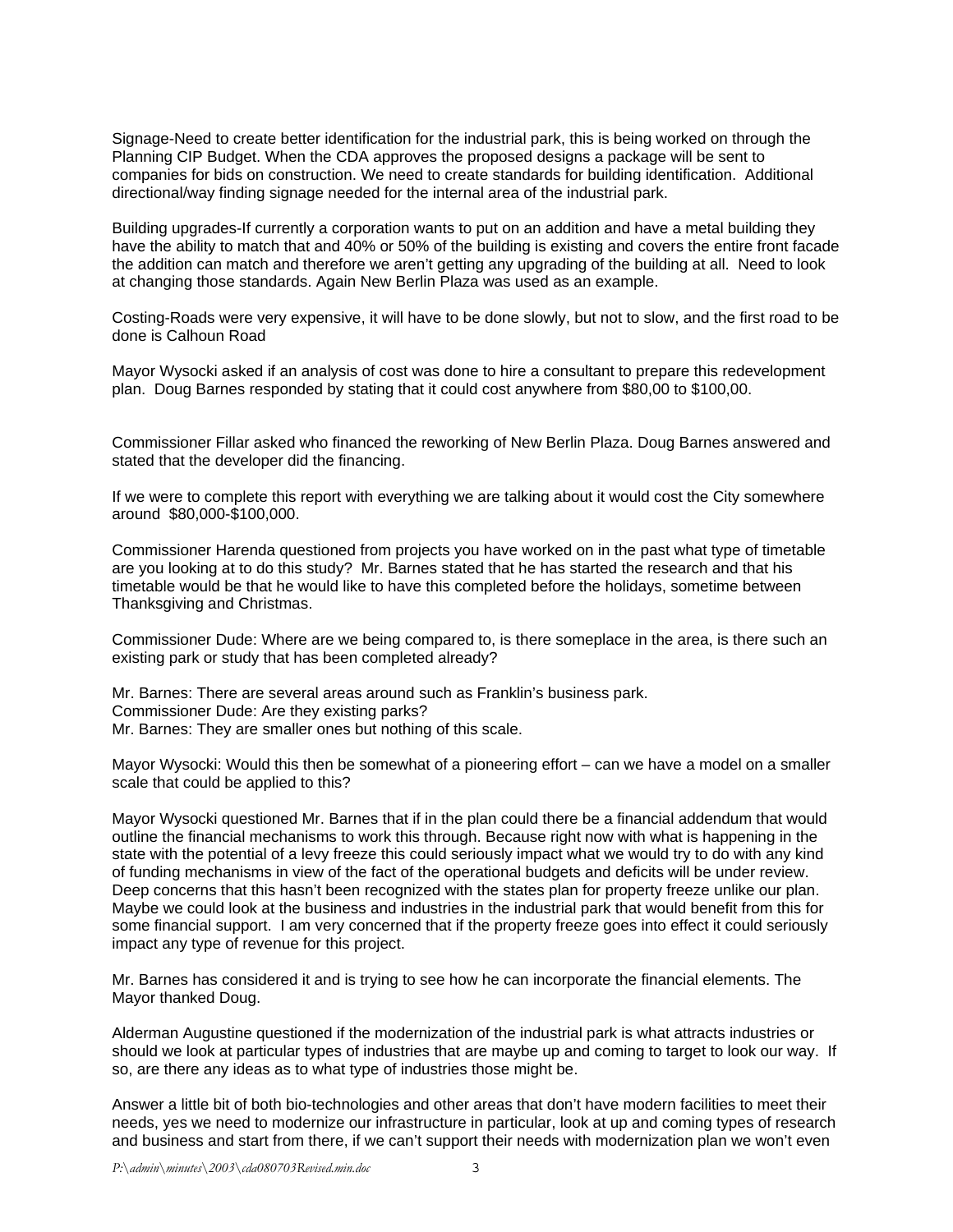### get a bid from them.

Commissioner Fillar-Questioned if we have to improve sewage in the park, does that mean it's not adequate at the moment or it may not be adequate in the future? Doug Barnes responded that the only reference is that I know sewage capacity throughout the city is an issue and that's one of the items we're going to study. We will study how much sewage capacity is available due to the vacancies we have in the industrial parks currently.

Commissioner Fillar questioned if this study includes enough wires for power to be supplied to these firms, such as the fiber optic solution. Doug Barnes: yes.

Commissioner Fillar questioned then it's the whole picture in other words. Doug Barnes said yes it's everything, not just the buildings and landscaping, it's what we can do for all aspects of the park.

Mayor Wysocki thanked Doug Barnes for his presentation. Your contribution is significant and we sincerely want to thank you and we will write a letter to your company to acknowledge this.

## NEW BUSINESS

Presentation on the New Berlin Park Industrial park Association (NBIA) by Mr. Ken Matheson. Relating to the CDA question about what is the internal structure relative to any type of organization within the park. The NBIA began with the sites within the New Berlin Industrial park and are now looking at all business within the Industrial Parks. Mr. Matheson went into further detail about what the New Berlin Park Association's duties are.

Mayor Wysocki: How does the organization see its relationship with the CDA. Mr. Matheson responded and said that it's long overdue, our opinion is that we would like to work with the CDA in any way we can, there are a lot of resources that we could both use.

Mayor Wysocki stated that the one comment that he has heard is that "those who own property in there realize that if we can't come up with a good modernization plan the direct benefit to them is the value of their asset (real estate). The business owners realize that if in fact this modernization plan does what we hope it will do it will increase the value of their asset (real estate).

Mr. Matheson: We are very aware of that. The business owners should be taking a more active role in cleaning up the park and enforcing the rules.

Mayor Wysocki then thanked Mr. Matheson and stated that he looks forward to working with us on this modernization plan.

Would like then at this time to go back to item #6

Greg Kessler thanked Paul Koller the City Assessor and the Finance Staff for their assistance with the report. We will somewhat match the 1990 report, (referring to the report in the packet) with a narrative report. Presented the report a few months back, premise for going forward with the revitalization of the industrial park. Show the value that our industrial land space has and compared that to what the alternative would be if it were a residential area. In summary industrial land use has more value through tax revenue then residential.

Mayor Wysocki: It is extremely important to recognize that whatever solution comes to us from the state in the final analysis when the larger issue gets fully debated local communities are going to have to rely largely on their own economies. If that is the case this area will be a jewel for us and the recognition that the investment we make in this area will be significant in supporting us with regards to stabilization of property taxes and the ability to contribute to our quality of life in other areas.